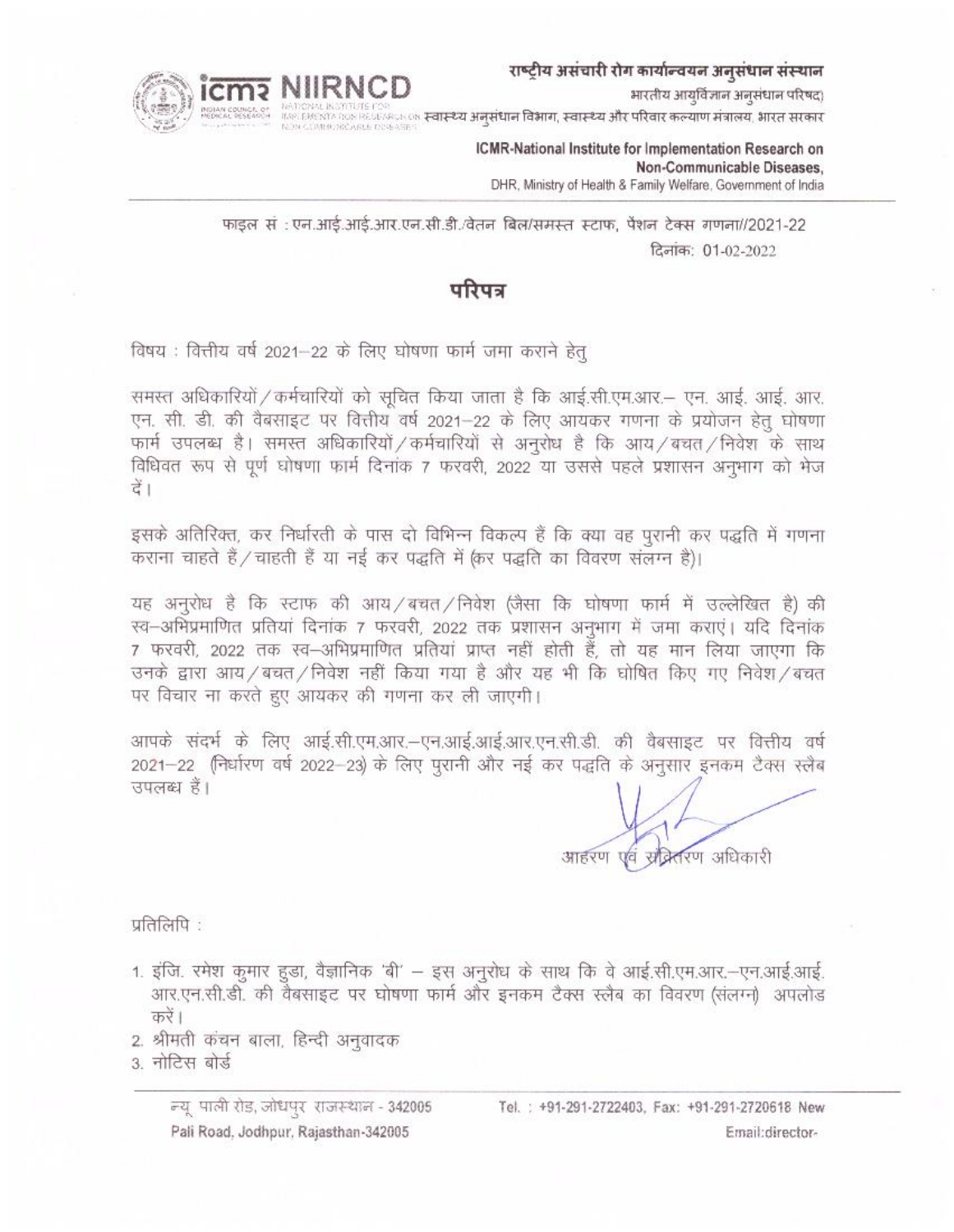

राष्ट्रीय असंचारी रोग कार्यान्वयन अनुसंधान संस्थान भारतीय आयुर्विज्ञान अनुसंधान परिषद स्यास्थ्य अनुसंधान विभाग, स्वास्थ्य एवं परिवार कल्याण मंत्राालय, भारत सरकार

ICMR- National Institute for Implementation Reserach on Non-Communicable Diseases DHR- Ministry of Health & Family Welfare, Government of India

Date  $7 - 8$ 

2022

No. NURNCD | Pay Bill All Staff, Pension Tax cal. 2021-22

## **CIRCULAR**

### Sub.: Submission of Declaration form for the financial year 2021-22.

All Officers/Staff are hereby informed that Declaration Form for Income Tax Calculation purpose for the financial year 2021-22 is made available on ICMR-NIIRNCD website. All Officers/Staff of ICMR-NIIRNCD are hereby requested to send duly completed Declaration form with Income/Savings/Investments to Admin Section on or before 07.02.2022.

Further, there are two different options available to Assessee to select whether he/she wish to get calculation done in Old Tax Regime or New Tax Regime (details of Tax Regime enclosed herewith).

It is requested to submit self-attested copies of savings/contributions/investments made by staff (as mentioned in Declaration form) to Admin Section by 07.02.2022. In case, no self- attested copies are received by 07.02.2022, it will be assumed that no savings/investments/contributions are made and also tax will be calculated without considering Investment/Savings declared.

Income tax slabs as per Old and New Regime for the Financial Year 2021-22 (Assessment Year 2022-2023) is available on ICMR-NIIRNCD website for your reference.

 $51202$ 

Drawing & Disbursing Officer

Copy to:

- 1. Er Ramesh Kumar Huda, Sci-B: with a request to upload the declaration form and Income Tax Slabs details on ICMR-NIIRNCD website.(Enclosed herewith)
- 2. Smt, Kanchan Bala, Junior Translator- with a request to bring this circular in Hindi.
- 3. Notice Board.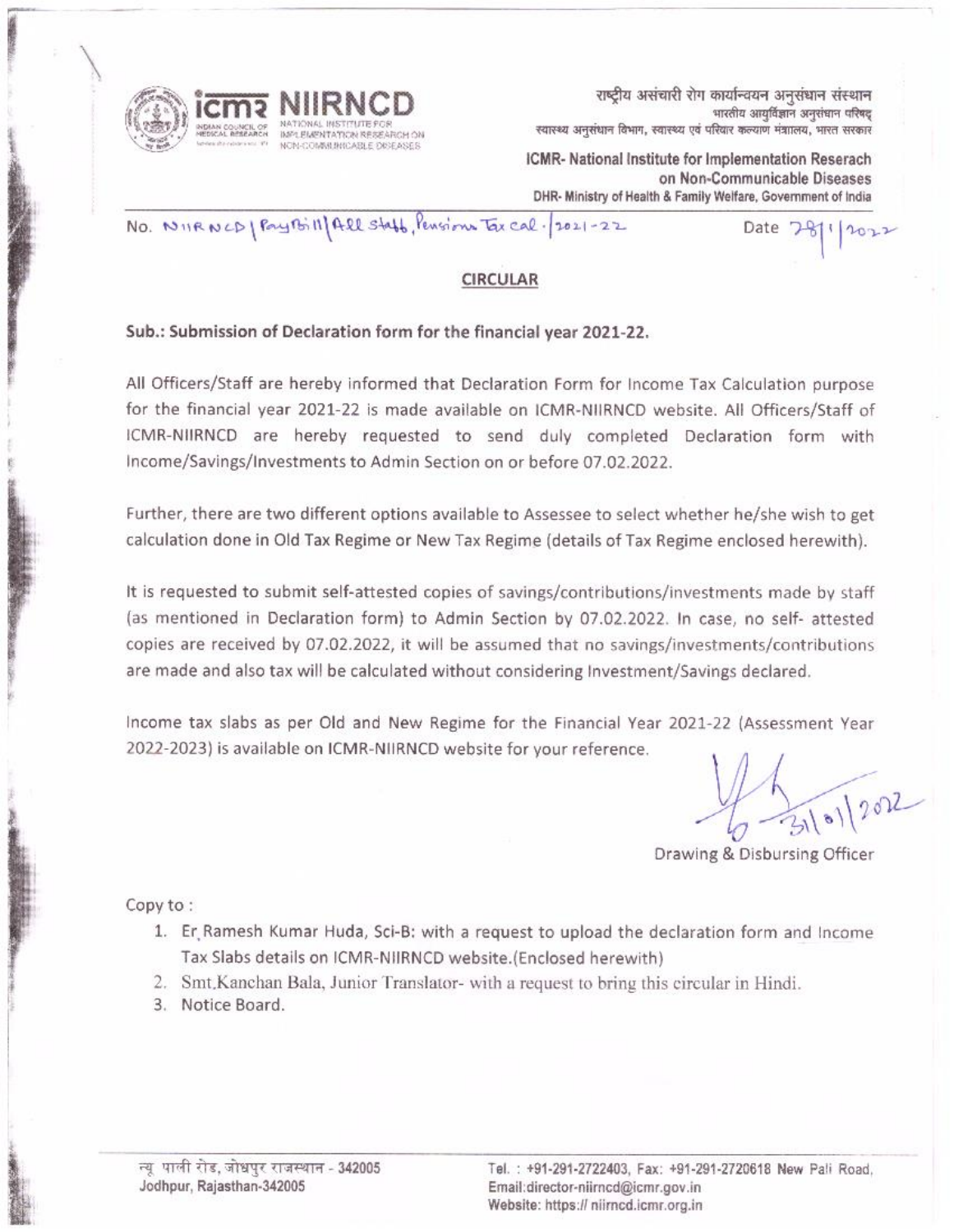#### ICMR-National Institute for Implementation Research on Non-Communicable Diseases, Jodhpur

#### Declaration Form for the purpose of Income Tax

for the Financial Year **2021-22** (Assessment Year **2022-2023**)

| Emp.ID:<br>Sr. Citizen: Yes/No |                                                                | NAME:                                                                                                                                                                                                                                                                                                                                                                                                                                                                                                                                                                                                                                                             | <b>DEPARTMENT:</b><br>PAN NO.:  |  |  |
|--------------------------------|----------------------------------------------------------------|-------------------------------------------------------------------------------------------------------------------------------------------------------------------------------------------------------------------------------------------------------------------------------------------------------------------------------------------------------------------------------------------------------------------------------------------------------------------------------------------------------------------------------------------------------------------------------------------------------------------------------------------------------------------|---------------------------------|--|--|
|                                |                                                                | <b>DESIGNATION:</b>                                                                                                                                                                                                                                                                                                                                                                                                                                                                                                                                                                                                                                               |                                 |  |  |
|                                |                                                                | <b>Tax Calculation (please tick one option)</b><br><b>Old Tax Regime</b>                                                                                                                                                                                                                                                                                                                                                                                                                                                                                                                                                                                          | <b>New Tax Regime</b>           |  |  |
| No.                            | <b>Particulars of Investments/Deduction</b><br><b>Sections</b> |                                                                                                                                                                                                                                                                                                                                                                                                                                                                                                                                                                                                                                                                   |                                 |  |  |
|                                | <b>U/S 80 C</b>                                                | Particular                                                                                                                                                                                                                                                                                                                                                                                                                                                                                                                                                                                                                                                        | <b>Investment Amount in Rs.</b> |  |  |
|                                |                                                                | PPF/GPF                                                                                                                                                                                                                                                                                                                                                                                                                                                                                                                                                                                                                                                           |                                 |  |  |
|                                |                                                                | LIC (Certify that the policy/policies<br>is/are paid by self only)                                                                                                                                                                                                                                                                                                                                                                                                                                                                                                                                                                                                |                                 |  |  |
|                                |                                                                | Sukanya deposit                                                                                                                                                                                                                                                                                                                                                                                                                                                                                                                                                                                                                                                   |                                 |  |  |
| 1.                             |                                                                | GIS/NSC                                                                                                                                                                                                                                                                                                                                                                                                                                                                                                                                                                                                                                                           |                                 |  |  |
|                                |                                                                | Tuition Fee (other than reimbursed<br>by office)                                                                                                                                                                                                                                                                                                                                                                                                                                                                                                                                                                                                                  |                                 |  |  |
|                                |                                                                | NPS (other than deducted by office)                                                                                                                                                                                                                                                                                                                                                                                                                                                                                                                                                                                                                               |                                 |  |  |
|                                |                                                                | Post office time deposits                                                                                                                                                                                                                                                                                                                                                                                                                                                                                                                                                                                                                                         |                                 |  |  |
|                                |                                                                | Repayment of principal amount of<br>housing loan/HBA                                                                                                                                                                                                                                                                                                                                                                                                                                                                                                                                                                                                              |                                 |  |  |
|                                |                                                                | Any other allowed Investment if                                                                                                                                                                                                                                                                                                                                                                                                                                                                                                                                                                                                                                   |                                 |  |  |
|                                |                                                                | any, specify                                                                                                                                                                                                                                                                                                                                                                                                                                                                                                                                                                                                                                                      |                                 |  |  |
|                                |                                                                | Additional Deduction under NPS u/s. 80CCD<br>(upto Rs. 50,000/-)                                                                                                                                                                                                                                                                                                                                                                                                                                                                                                                                                                                                  |                                 |  |  |
|                                |                                                                | (Maximum limit up to Rs. $2,00,000/$ -).                                                                                                                                                                                                                                                                                                                                                                                                                                                                                                                                                                                                                          |                                 |  |  |
| 2.                             | $U/S$ 80 D                                                     | Medical Insurance Premium, including premium for parents (Max. Limit Rs. 25,000/-)<br>1)<br>Payment for Preventive Health Check-up (Max. Limit Rs. 5,000/-)<br>2)<br>3) Amount paid on account of medical expenditure (Original bills to be submitted. It is<br>advisable to keep photocopy of the same for your own reference.) incurred on the health<br>of the assesse or any member of his family, who is a senior citizen and no amount has been<br>paid to effect or to keep in force insurance on the health of such person (Max. Limit Rs.<br>$50,000/-$ )<br>Note: (a) Maximum limit of (1) will be reduced to the extent claim in (2) has been availed. |                                 |  |  |
|                                |                                                                | (b) Total of $(1)$ , $(2)$ and $(3)$ not to exceed Rs. 50,000.                                                                                                                                                                                                                                                                                                                                                                                                                                                                                                                                                                                                    |                                 |  |  |
| 3.                             | <b>U/S 80 DD</b>                                               | Maintenance / Treatment of Handicapped dependent or deposit for maintenance of Handicapped<br>dependent who is person with disability (max. Rs.75,000/- for disability and Rs.1,25,000/- for<br>severe disability 80% and above).                                                                                                                                                                                                                                                                                                                                                                                                                                 |                                 |  |  |
| 4.                             | <b>U/S 80 E</b>                                                | Interest on a loan taken for higher education max. 8 years.(no limit).                                                                                                                                                                                                                                                                                                                                                                                                                                                                                                                                                                                            |                                 |  |  |
| 5.                             | $*U/S$ 80 G                                                    | Donation should be made only to specified Fund (Prime Minister's Relief Fund, Chief Minister's<br>Relief Fund or Lt. Governor's Relief Fund). Rebate for any other donation should be claimed                                                                                                                                                                                                                                                                                                                                                                                                                                                                     |                                 |  |  |
|                                |                                                                | directly.<br>Physical Disability (max. Rs.75,000/- for disability and Rs.1,25,000/- for severe disability).                                                                                                                                                                                                                                                                                                                                                                                                                                                                                                                                                       |                                 |  |  |
| 6.                             | U/S 80 U                                                       |                                                                                                                                                                                                                                                                                                                                                                                                                                                                                                                                                                                                                                                                   |                                 |  |  |
| 7.                             | U/S 24(1)(b)                                                   | Interest on Housing Loan up to Rs.2,00,000/- (Rs.3,00,000 for senior citizen)                                                                                                                                                                                                                                                                                                                                                                                                                                                                                                                                                                                     |                                 |  |  |
| 8.                             | $U/S$ 10 (13A)                                                 | Rent Paid (For HRA exemption, employees should provide self-attested copy of rent<br>agreement and rent receipts/Bank statement for all months i.e. from April 2021 to March 2022).<br>Enclose photocopy of PAN of Landlord where Rent per month is above Rs. 8333/-                                                                                                                                                                                                                                                                                                                                                                                              |                                 |  |  |
| 9.                             | U/S 80EEA                                                      | Additional Deduction for Interest on Home Loan                                                                                                                                                                                                                                                                                                                                                                                                                                                                                                                                                                                                                    |                                 |  |  |
| 10.                            | <b>U/S 80 EEB</b>                                              | Deduction for Interest on Loan taken to Buy Electrical Vehicle                                                                                                                                                                                                                                                                                                                                                                                                                                                                                                                                                                                                    |                                 |  |  |
| 11.                            | U/s. 80GG                                                      | Rent paid in excess of 10% of total income for furnished/unfurnished residential accommodation<br>(subject to maximum of Rs. $5,000$ p.m. or $25\%$ of total income, whichever is less)                                                                                                                                                                                                                                                                                                                                                                                                                                                                           |                                 |  |  |

#### **11. Any other income**:

1) Salary Income (other than ICMR-NIIRNCD, Jodhpur) :

- 2) Income from House Property (If let out) :
- 3) Income from other sources (Honorarium or Professional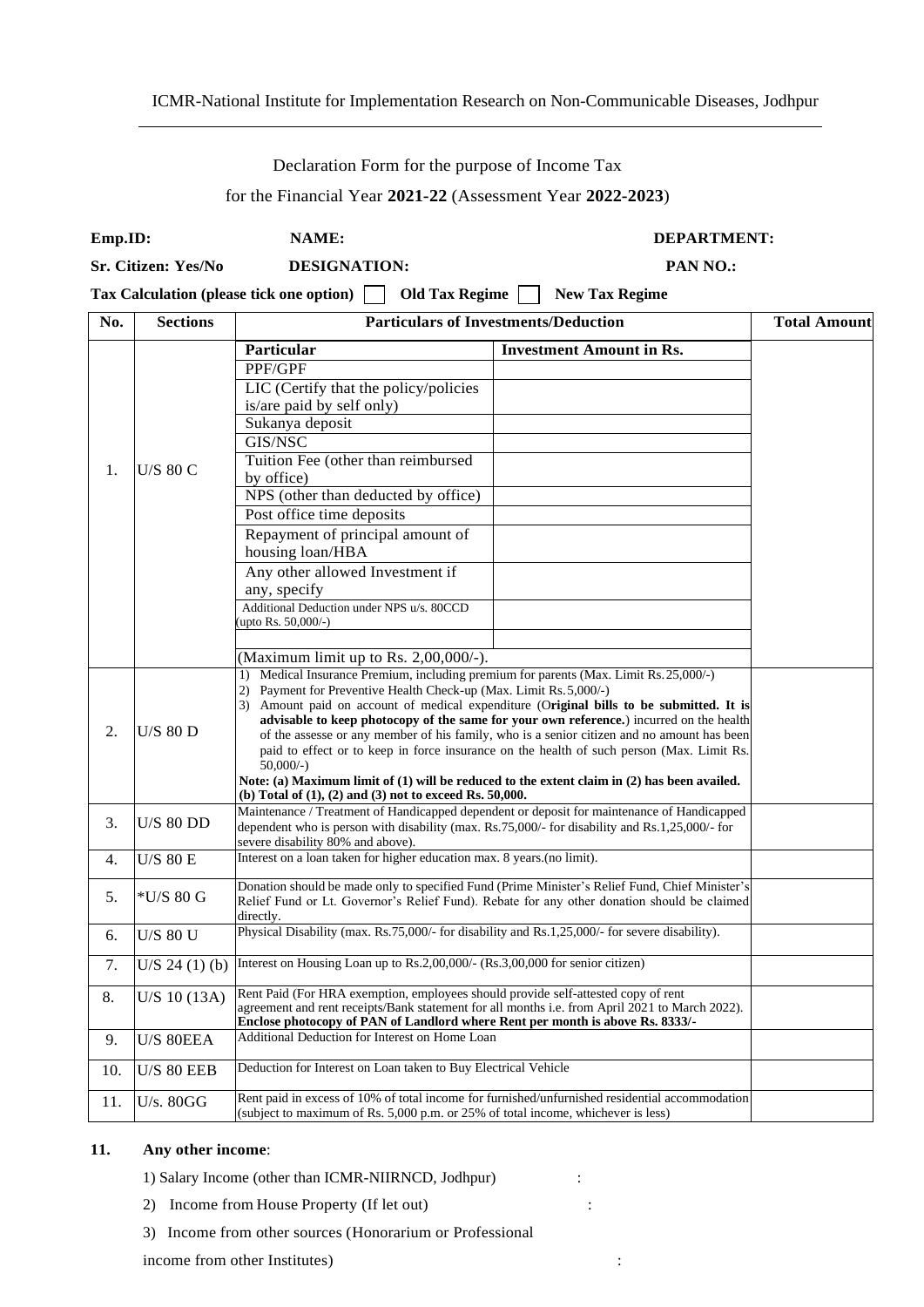#### **Total Other Income** :

#### **12. Tax Credit (please attach self-attested proof)** {i.e. TDS made by Bank/ employer (other than NIIRNCD)} :

#### **DECLARATION**

**I hereby declare that the particulars given on pre-page/above are correct and complete in all respect. I may be allowed appropriate tax rebate while calculating my tax liability of Financial Year 2021-22 Assessment Year 2022-23**.

The self-attested documentary proof for claiming the benefits of various savings / investments already recovered from me by nullifying the savings / investments stated in declaration form. made or likely to be made, will be submitted by **7th** February, 2022 failing which the tax may be

whenever it will be asked for. In case of payment/ contribution/ investments, I will produce the original document for verification,

#### **Last date of submission of Declaration Form: 07.02.2022.**

Note: Tax (tentative) will be deducted on the basis of above declaration up to January 2022. From February 2021 onwards, tax will be deducted as per applicable rates, if details of savings supported with self-attested documentary proof are not submitted by 7th February, 2022.

> **Signature of the Employee Date:**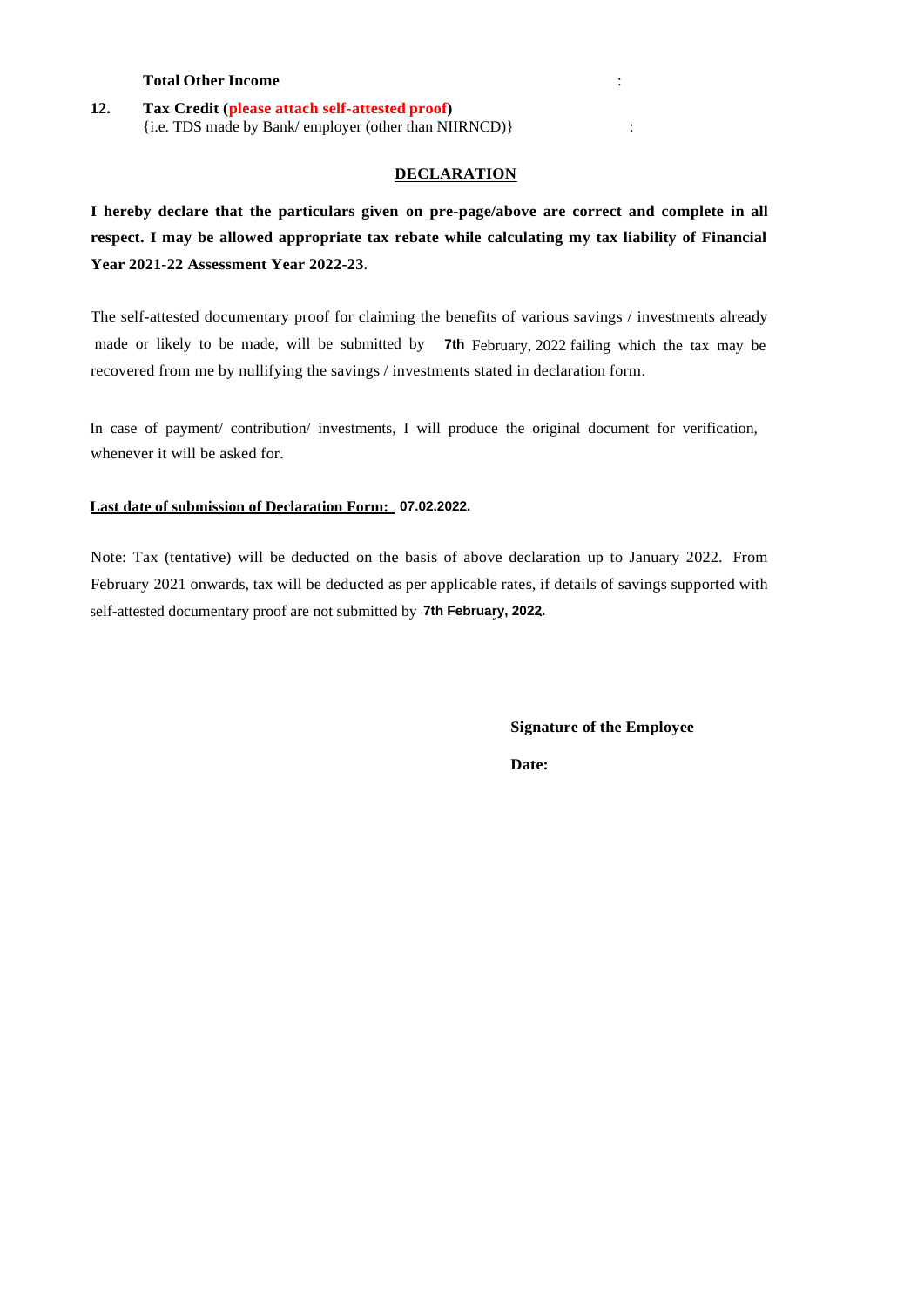# Tax Rates: Income Tax Slab for F.Y. 2021-22

# 1. Income Tax Slab Rate for FY 2021-22 AY 2022-23 for Individuals (Old Regime):

*Individual (resident ornon-resident), who is of the age ofless than 60 years on the last day of the relevant previousyear:*

| Net income range             | <b>Income-Tax rate</b> |
|------------------------------|------------------------|
| Up to Rs. 2,50,000           | Nil                    |
| Rs. 2,50,000 - Rs. 5,00,000  | 5%                     |
| Rs. 5,00,000 - Rs. 10,00,000 | 20%                    |
| Above Rs. 10,00,000          | 30%                    |

*Resident senior citizen,i.e., every individual,being a resident inIndia, who is of the age of 60 years or more but less than 80 years at any time during the previous year:*

| Net income range                | <b>Income-Tax rate</b> |
|---------------------------------|------------------------|
| Up to Rs. 3,00,000              | Nil                    |
| Rs. $3,00,000 -$ Rs. $5,00,000$ | 5%                     |
| Rs. 5,00,000 - Rs. 10,00,000    | 20%                    |
| Above Rs. 10,00,000             | 30%                    |

*Resident super senior citizen,i.e., everyindividual, being aresident inIndia, who is of the age of 80 years or more at any time during the previous year:*

| Net income range             | <b>Income-Tax rate</b> |
|------------------------------|------------------------|
| Up to Rs. 5,00,000           |                        |
| Rs. 5,00,000 - Rs. 10,00,000 | 20%                    |
| Above Rs. 10,00,000          | 30%                    |

### *Plus: -*

*Surcharge: -* 10% of income tax where total income exceeds Rs. 50,00,000.

15% of income tax where total income exceeds Rs. 1,00,00,000.

*Health and Education cess:* - 4% of income tax and surcharge.

**Note: -** 1. A resident individual is entitled for rebate under section 87A if his total income does not exceed Rs. 5,00,000. The amount of rebate shall be 100% of income-tax or Rs. 12,500, whichever is less.

2. Standard deduction of Rs. 50,000/- for salaried and pensioners is available for AY 2022-23.